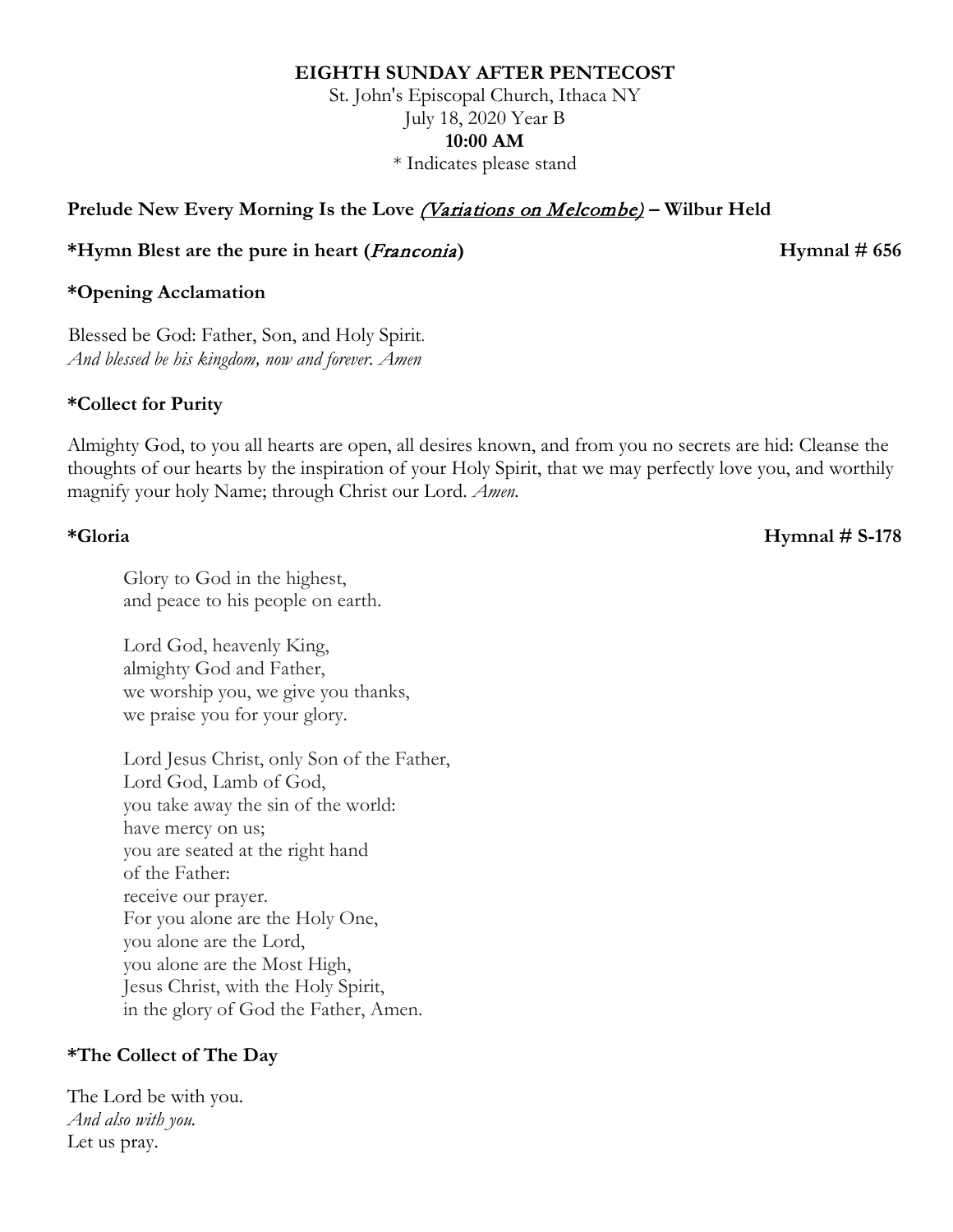Almighty God, the fountain of all wisdom, you know our necessities before we ask and our ignorance in asking: Have compassion on our weakness, and mercifully give us those things which for our unworthiness we dare not, and for our blindness we cannot ask; through the worthiness of your Son Jesus Christ our Lord, who lives and reigns with you and the Holy Spirit, one God, now and for ever. *Amen.*

## **The First Lesson 2 Samuel 7:1-14a**

When the king was settled in his house, and the Lord had given him rest from all his enemies around him, the king said to the prophet Nathan, "See now, I am living in a house of cedar, but the ark of God stays in a tent." Nathan said to the king, "Go, do all that you have in mind; for the Lord is with you."

But that same night the word of the Lord came to Nathan: Go and tell my servant David: Thus says the Lord: Are you the one to build me a house to live in? I have not lived in a house since the day I brought up the people of Israel from Egypt to this day, but I have been moving about in a tent and a tabernacle. Wherever I have moved about among all the people of Israel, did I ever speak a word with any of the tribal leaders of Israel, whom I commanded to shepherd my people Israel, saying, "Why have you not built me a house of cedar?" Now therefore thus you shall say to my servant David: Thus says the Lord of hosts: I took you from the pasture, from following the sheep to be prince over my people Israel; and I have been with you wherever you went, and have cut off all your enemies from before you; and I will make for you a great name, like the name of the great ones of the earth. And I will appoint a place for my people Israel and will plant them, so that they may live in their own place, and be disturbed no more; and evildoers shall afflict them no more, as formerly, from the time that I appointed judges over my people Israel; and I will give you rest from all your enemies. Moreover the Lord declares to you that the Lord will make you a house. When your days are fulfilled and you lie down with your ancestors, I will raise up your offspring after you, who shall come forth from your body, and I will establish his kingdom. He shall build a house for my name, and I will establish the throne of his kingdom forever. I will be a father to him, and he shall be a son to me.

# The Word of the Lord. Thanks be to God.

- 20 I have found David my servant; \* with my holy oil have I anointed him.
- 21 My hand will hold him fast \* and my arm will make him strong.
- 22 No enemy shall deceive him, \* nor any wicked man bring him down.
- 23 I will crush his foes before him \* and strike down those who hate him.
- 24 My faithfulness and love shall be with him, \* and he shall be victorious through my Name.
- 25 I shall make his dominion extend \* from the Great Sea to the River.
- 26 He will say to me, 'You are my Father, \* my God, and the rock of my salvation.'
- 27 I will make him my firstborn \* and higher than the kings of the earth.

## **Psalm 89:20-37** Tunc locutus es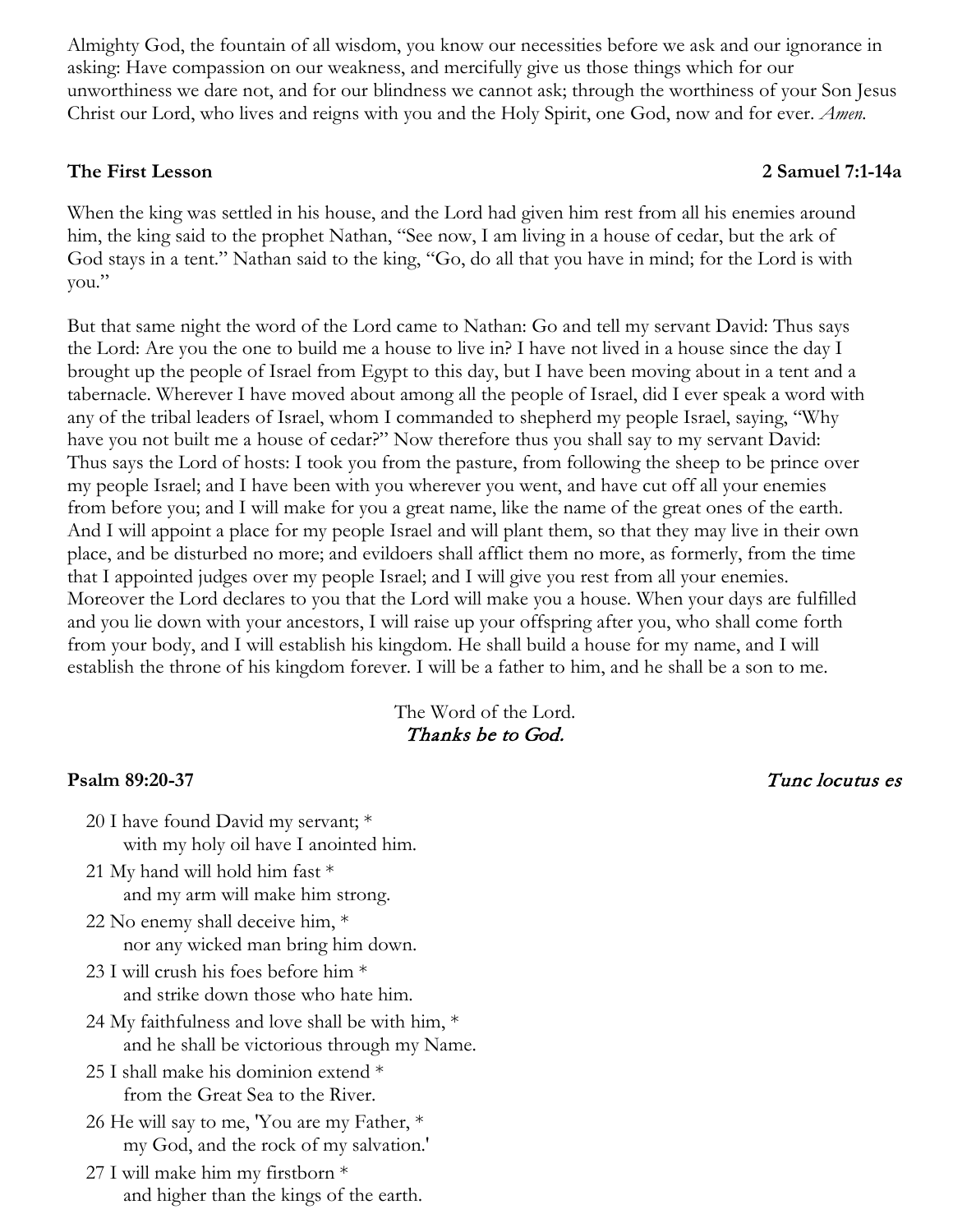- 28 I will keep my love for him for ever, \* and my covenant will stand firm for him.
- 29 I will establish his line for ever \* and his throne as the days of heaven."
- 30 "If his children forsake my law \* and do not walk according to my judgments;
- 31 If they break my statutes \* and do not keep my commandments;
- 32 I will punish their transgressions with a rod  $*$ and their iniquities with the lash;
- 33 But I will not take my love from him, \* nor let my faithfulness prove false.
- 34 I will not break my covenant, \* nor change what has gone out of my lips.
- 35 Once for all I have sworn by my holiness: \* 'I will not lie to David.
- 36 His line shall endure for ever \* and his throne as the sun before me;
- 37 It shall stand fast for evermore like the moon, \* the abiding witness in the sky.' "

## **The Epistle Reading Ephesians 2:11-22**

Remember that at one time you Gentiles by birth, called "the uncircumcision" by those who are called "the circumcision" —a physical circumcision made in the flesh by human hands— remember that you were at that time without Christ, being aliens from the commonwealth of Israel, and strangers to the covenants of promise, having no hope and without God in the world. But now in Christ Jesus you who once were far off have been brought near by the blood of Christ. For he is our peace; in his flesh he has made both groups into one and has broken down the dividing wall, that is, the hostility between us. He has abolished the law with its commandments and ordinances, that he might create in himself one new humanity in place of the two, thus making peace, and might reconcile both groups to God in one body through the cross, thus putting to death that hostility through it. So he came and proclaimed peace to you who were far off and peace to those who were near; for through him both of us have access in one Spirit to the Father. So then you are no longer strangers and aliens, but you are citizens with the saints and also members of the household of God, built upon the foundation of the apostles and prophets, with Christ Jesus himself as the cornerstone. In him the whole structure is joined together and grows into a holy temple in the Lord; in whom you also are built together spiritually into a dwelling place for God.

> The Word of the Lord. Thanks be to God.

**\*The Gospel Reading Mark 6:30-34, 53-56** 

## The Holy Gospel of our Lord Jesus Christ according to Mark Glory to you, Lord Christ.

The apostles gathered around Jesus, and told him all that they had done and taught. He said to them, "Come away to a deserted place all by yourselves and rest a while." For many were coming and going, and they had no leisure even to eat. And they went away in the boat to a deserted place by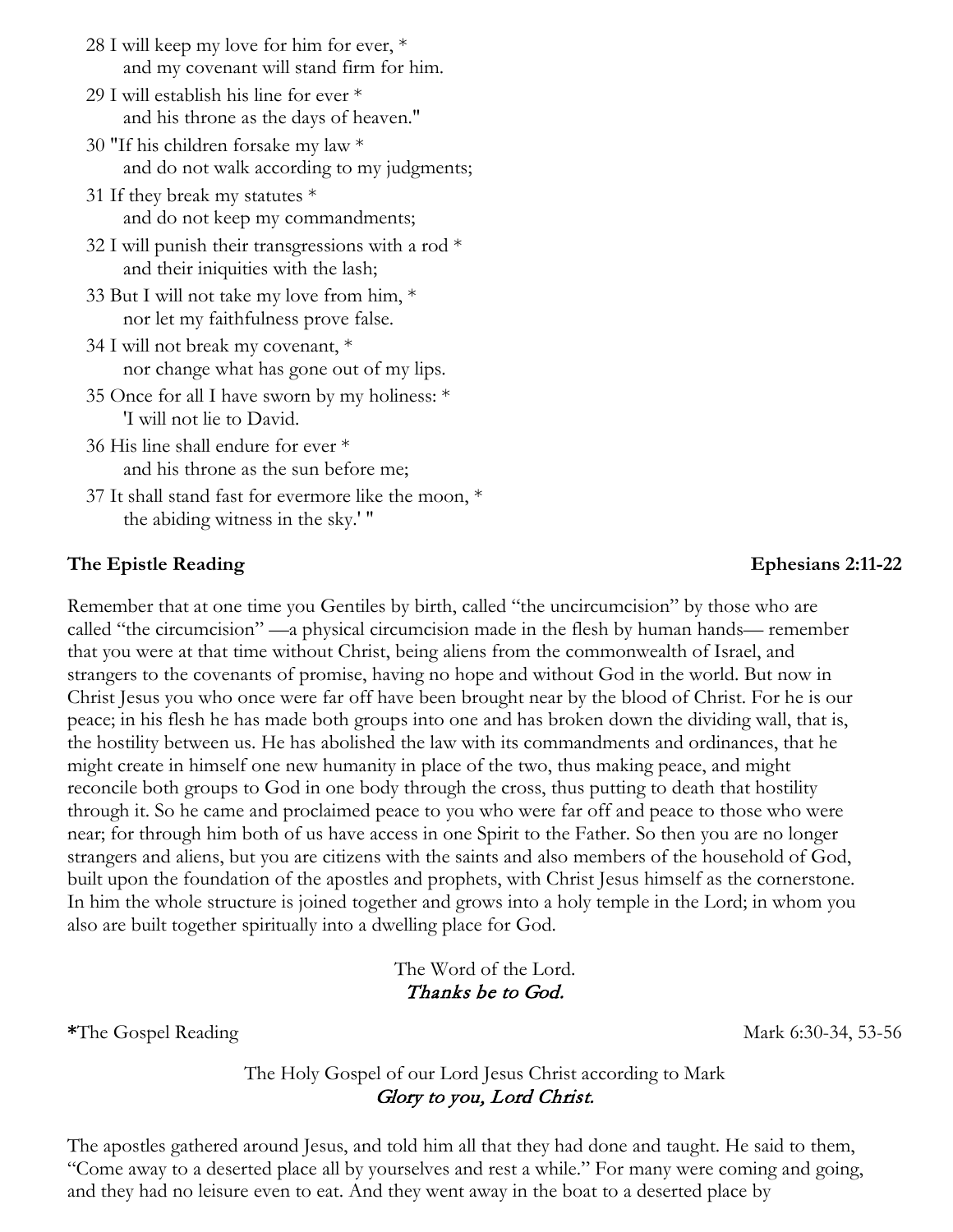themselves. Now many saw them going and recognized them, and they hurried there on foot from all the towns and arrived ahead of them. As he went ashore, he saw a great crowd; and he had compassion for them, because they were like sheep without a shepherd; and he began to teach them many things.

When they had crossed over, they came to land at Gennesaret and moored the boat. When they got out of the boat, people at once recognized him, and rushed about that whole region and began to bring the sick on mats to wherever they heard he was. And wherever he went, into villages or cities or farms, they laid the sick in the marketplaces, and begged him that they might touch even the fringe of his cloak; and all who touched it were healed.

## The Gospel of the Lord. Praise to you, Lord Christ.

# **The Sermon The Rev. Megan Castellan**

### **\*The Nicene Creed** We believe in one God, the Father, the Almighty,

maker of heaven and earth, of all that is, seen and unseen.

We believe in one Lord, Jesus Christ, the only Son of God, eternally begotten of the Father, God from God, Light from Light, true God from true God, begotten, not made, of one Being with the Father. Through him all things were made. For us and for our salvation he came down from heaven: by the power of the Holy Spirit he became incarnate from the Virgin Mary, and was made man. For our sake he was crucified under Pontius Pilate; he suffered death and was buried.

On the third day he rose again in accordance with the Scriptures; he ascended into heaven and is seated at the right hand of the Father.

He will come again in glory to judge the living and the dead, and his kingdom will have no end.

We believe in the Holy Spirit, the Lord, the giver of life, who proceeds from the Father and the Son. With the Father and the Son he is worshiped and glorified. He has spoken through the Prophets. We believe in one holy catholic and apostolic Church. We acknowledge one baptism for the forgiveness of sins. We look for the resurrection of the dead, and the life of the world to come. Amen.

# **\*The Prayers of the People**

Let us offer our prayers in the Name of Jesus, the righteous branch of David's line, responding to each petition by saying, "Lord, hear our prayer."

+ In thanksgiving for those who tend to the needs of the sick and suffering; may they minister from the strength of Christ's healing power, and reveal the light of hope that never fades away; for this we pray. *Lord, hear our prayer.*

+ In thanksgiving for the faithful departed, who revealed God's goodness and mercy to their children and their children's children; may they dwell in the house of the Lord forever; for this we pray. *Lord, hear our prayer.*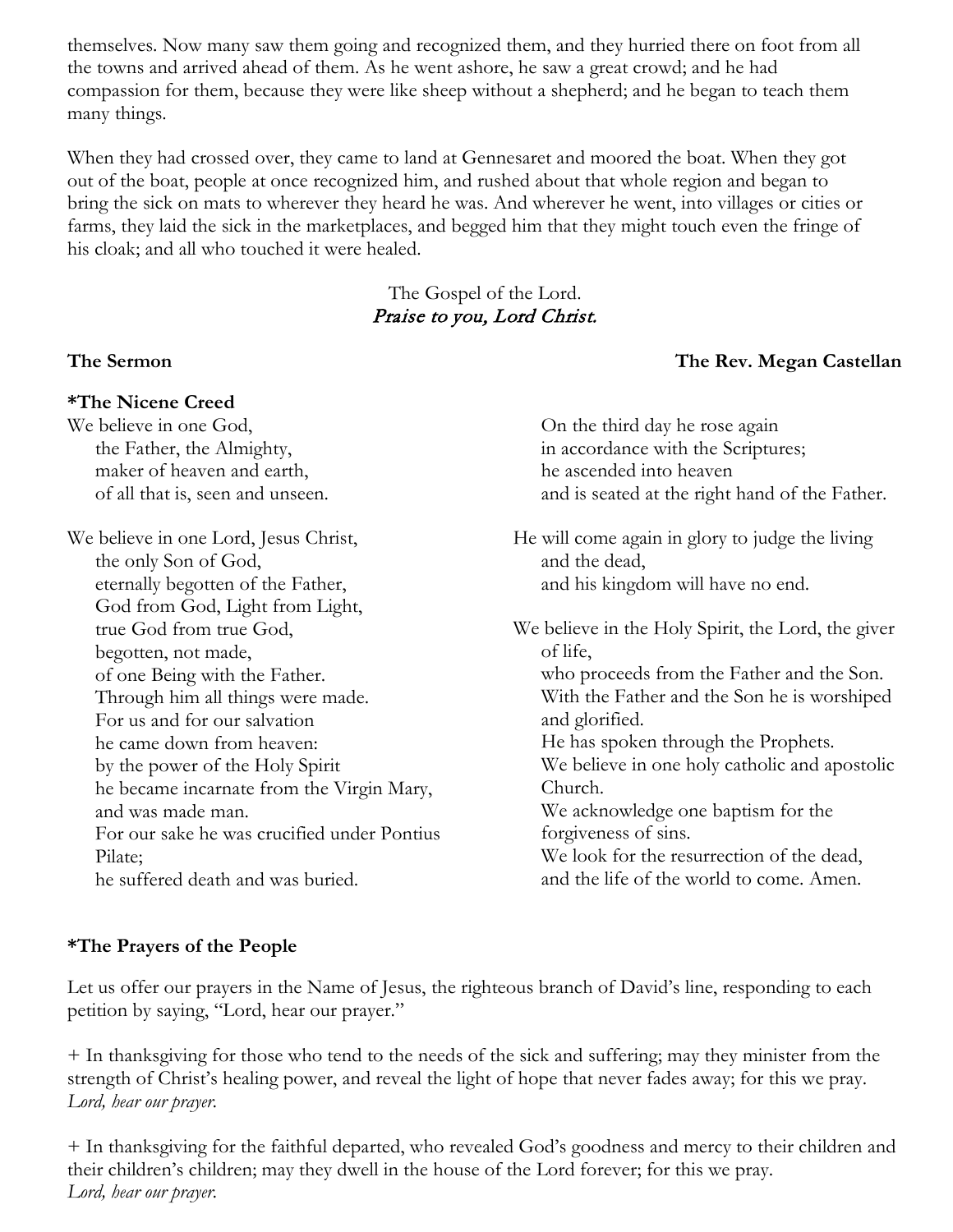+ In thanksgiving for the gift of our baptismal calling; may we rehearse the vows we have made and live into their promises; for this we pray. *Lord, hear our prayer.*

+ In thanksgiving for our President, the senators and members of Congress of our state, and all who serve the common good of our country and the peoples of the world; may they strive for righteousness and justice in their important and far reaching decisions; for this we pray. *Lord, hear our prayer*.

+ In thanksgiving for those women and men who bear witness to the faith through Episcopal and Anglican religious orders; may there be an increase in vocations to this way of life, and may they continue to witness God's sacrificial love; for this we pray. *Lord, hear our prayer.*

+ In thanksgiving for the beauty and mystery of the universe, its brilliant array of color, and its aweinspiring movement of things beyond our imagination; for this we pray. *Lord, hear our prayer.*

As members of the household of faith, and citizens of God's kingdom, let us continue our prayers and petitions.

| Tor the special needs and concerns of this congregation, and especially for. |       |        |         |
|------------------------------------------------------------------------------|-------|--------|---------|
| Wes                                                                          | Mary  | Skip   | Shirley |
| Susan                                                                        | James | Hattye | Donald  |
| $\alpha$ n                                                                   | Jay   | Elaine | Susan   |
| lean                                                                         | Terry | Pat    | Pat     |
| ames                                                                         | Alan  | erry   |         |
| Laura                                                                        | Sara  | Cecil  |         |
| Martha                                                                       | Suzy  | Edith  |         |
|                                                                              |       |        |         |

For the special needs and concerns of this congregation, and especially for:

For those celebrating the anniversary of their birth this week: Bridget Wicker, Laurel Wicker, Steven Beer, Skye Steuteville, Constance Stirling-Engman, Linda Piskarowski, Christian Burns, Charles Clark, Lloyd Hall

## **Confession of Sin**

Let us confess our sins against God and our neighbor.

*Most merciful God, we confess that we have sinned against you in thought, word, and deed, by what we have done, and by what we have left undone. We have not loved you with our whole heart; we have not loved our neighbors as ourselves. We are truly sorry and we humbly repent. For the sake of your Son Jesus Christ, have mercy on us and forgive us; that we may delight in your will, and walk in your ways, to the glory of your Name. Amen.*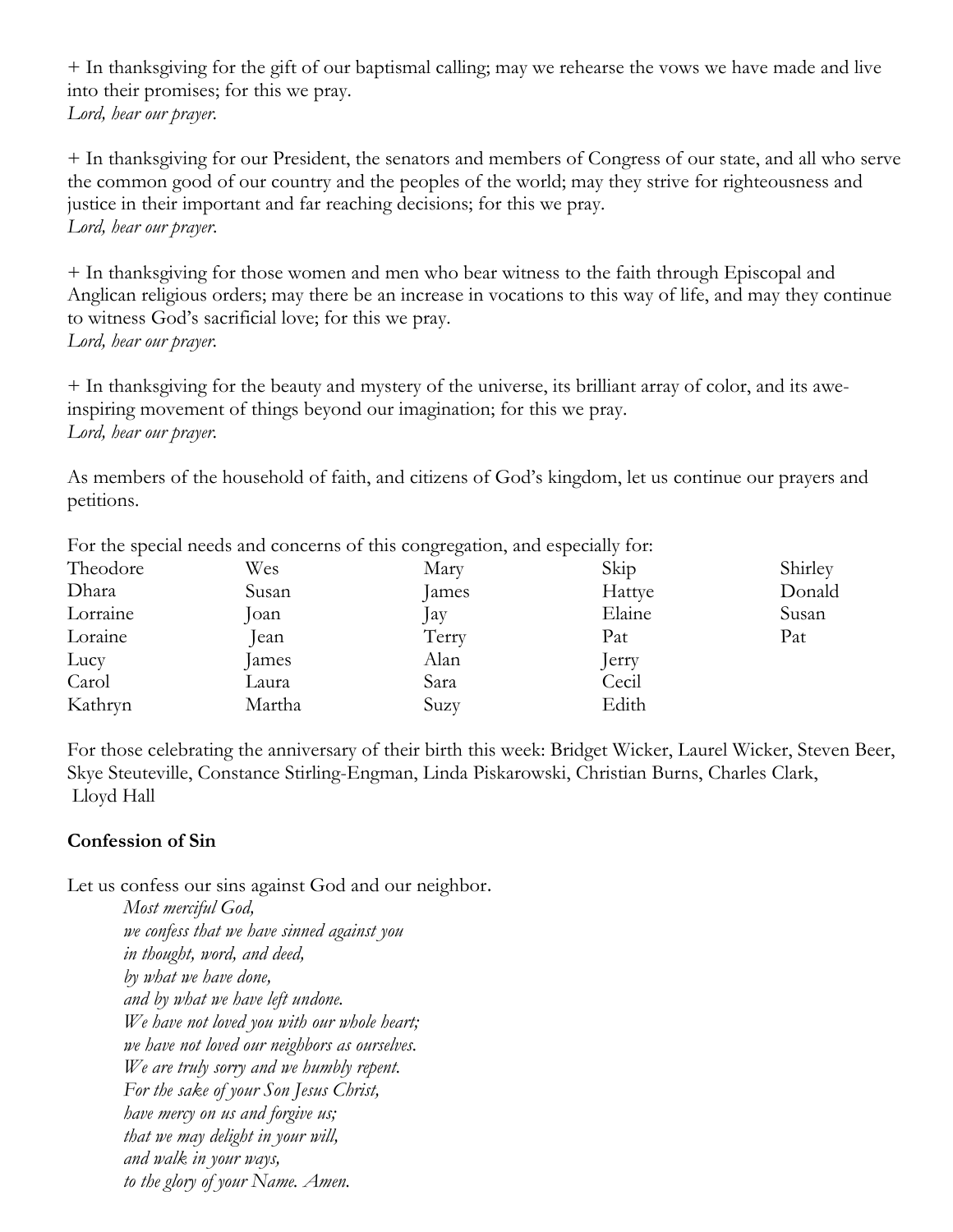Almighty God have mercy on you, forgive you all your sins through our Lord Jesus Christ, strengthen you in all goodness, and by the power of the Holy Spirit keep you in eternal life. *Amen.*

The peace of the Lord be always with you. *And also with you.*

## **Announcements & Welcome**

**Offertory Sentence** 

**\*Offertory Hymn** Shepherd of Souls (*St. Agnes*) **Hymnal # 343, omit vs. 4**

**\*The Great Thanksgiving** Expanded Language Prayer A **Celebrant:** The Lord be with you. **People**: And also with you **Celebrant:** Lift up your hearts **People:** We lift them to the Lord **Celebrant:** Let us give thanks to the Lord our God. **People:** It is right to give our thanks and praise.

**Celebrant**: *continuing:* Therefore we praise you, joining our voices with Angels and Archangels and with all the company of heaven, who forever sing this hymn to proclaim the glory of your Name:

**Holy, holy, holy** (Sanctus) **Hymnal # S-130** Holy, Holy, Holy Lord, God of power and might, heaven and earth are full of your glory. Hosanna in the highest. Blessed is he who comes in the name of the Lord. Hosanna in the highest

Holy and gracious God: In your infinite love you made us for yourself; And when we had fallen into sin And became subject to evil and death, you, in your mercy, Sent Jesus Christ, Your only and eternal Son, To share our human nature, To live and die as one of us, To reconcile us to you, The God and maker of all. Jesus stretched out his arms upon the cross,

And offered himself, in obedience to your will, A perfect sacrifice for the whole world.

On the night he was handed over to suffering and death, Our Savior Jesus Christ took bread; And when he had given thanks to you, He broke it, and gave it to his disciples, and said,

**\*The Peace** *Please remain in your pew. Wave!*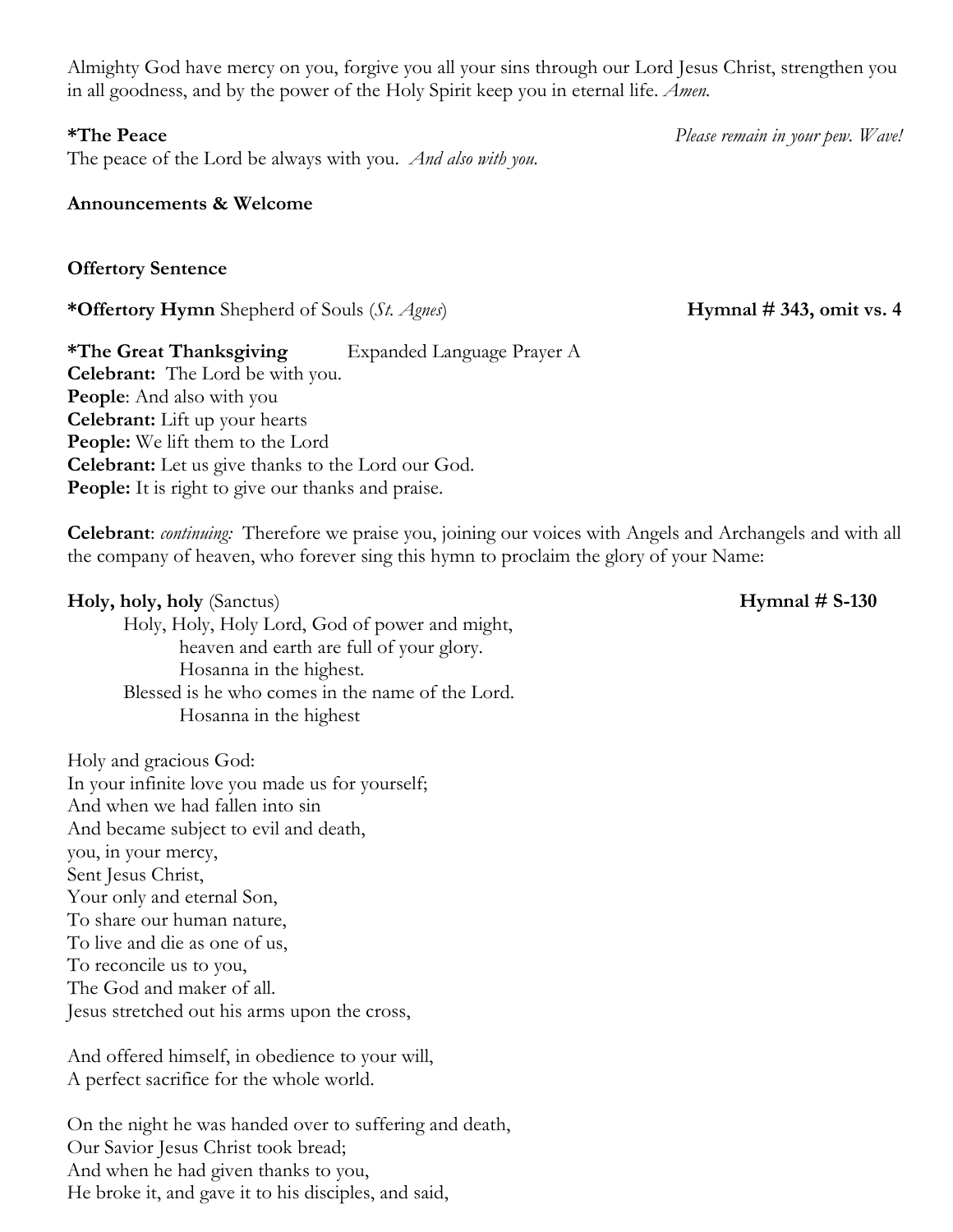"Take, eat: This is my Body, which is given for you. Do this for the remembrance of me."

After supper, Jesus took the cup of wine; And when he had given thanks, He gave it to them, and said "Drink this, all of you: This is my Blood of the New Covenant, Which is shed for you and for many For the forgiveness of sins. Whenever you drink it, do this for the remembrance of me."

Therefore, we proclaim the mystery of faith:

## **Christ has died Christ is risen Christ will come again.**

We celebrate the memorial of our redemption, Almighty God, In this sacrifice of praise and thanksgiving. Recalling Christ's death, resurrection, and ascension, We offer you these gifts.

Sanctify them by your Holy Spirit To be for your people The Body and Blood of your Son, The holy food and drink of new and unending life in Christ.

Sanctify us also That we may faithfully receive this holy Sacrament, And serve you in unity, constancy, and peace; And at the last day, bring us with All your saints into the joy of your eternal kingdom.

All this we ask through Jesus Christ our Savior. By Christ, and with Christ, and in Christ, In the unity of the Holy Spirit All honor and glory is yours, Almighty God, Now and forever.

## **Amen.**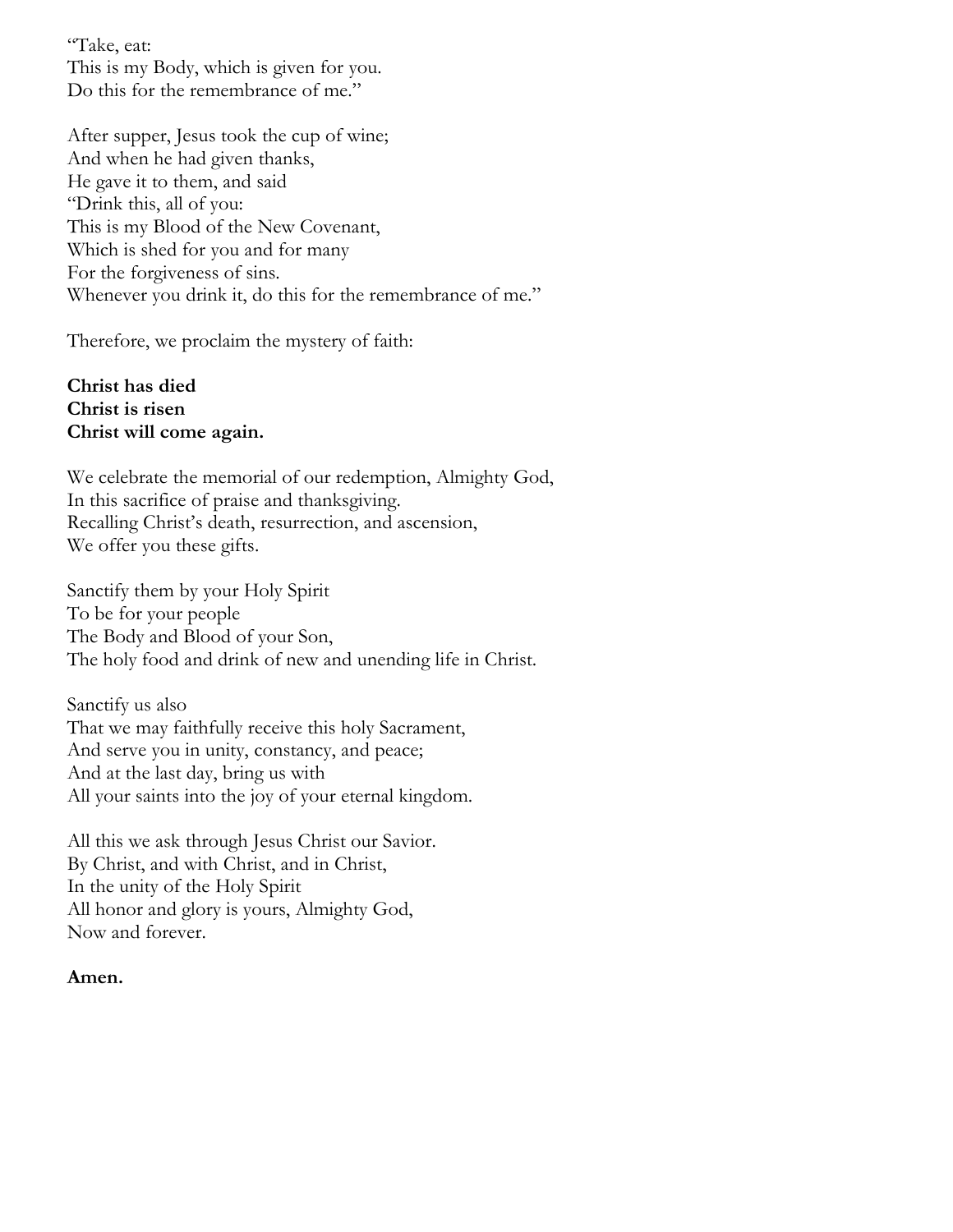## **The Lord's Prayer**

**Fraction**

## **Lamb of God (**Agnus Dei**) Hymnal # S-164**

## **The Communion of the People**

*All people are invited to the Lord's Table. During the covid-19 pandemic, and in accordance with diocesan guidelines, Eucharist will be distributed in the form of the bread. Please come forward in a single line in the center isle, to receive. Wait to remove your mask until you return to your seat, and then replace it after consuming the Sacrament.* 

## **Post Communion Prayer**

Eternal God, heavenly Father, you have graciously accepted us as living members of your Son our Savior Jesus Christ, and you have fed us with spiritual food in the Sacrament of his Body and Blood. Send us now into the world in peace, and grant us strength and courage to love and serve you with gladness and singleness of heart; through Christ our Lord. Amen.

### **Blessing**

**\*Hymn** Savior, like a shepherd lead us (*Sicilian Mariner*) **Hymnal # 708** 

**Dismissal**

**Postlude** Blessed Be the God of Israel (*Thornbury*) **– Charles Callahan**

**Liturgical Ministers** Muriel Everhart, Stephanie Nevels, Pam Talbott

*This morning we welcome guest Organist George Damp*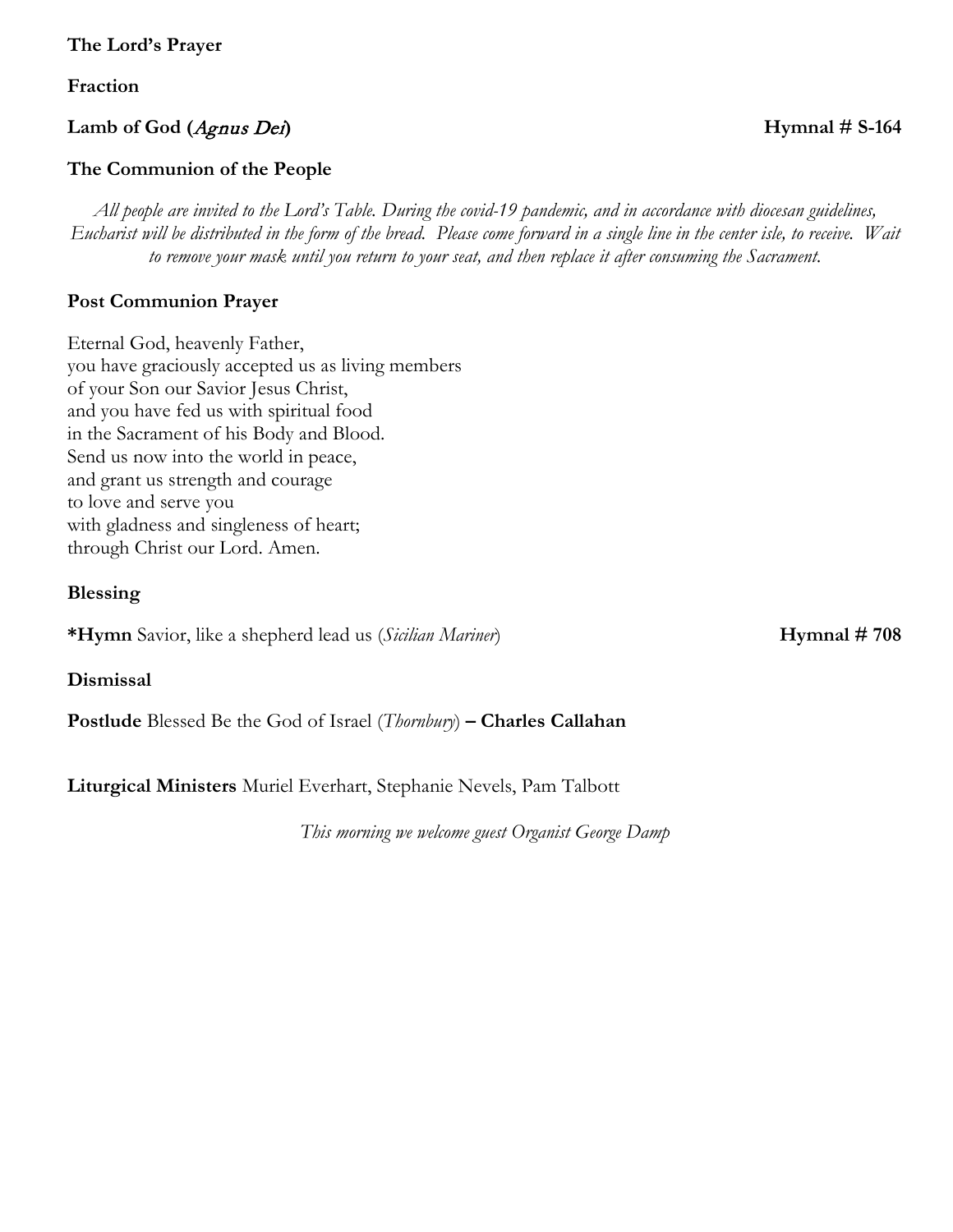# **Hymn Lyrics for the Eighth Sunday After Pentecost**

# Blessed are the pure in heart (*Franconia*)

1 Blest are the pure in heart, for they shall see our God; the secret of the Lord is theirs, their soul is Christ's abode.

2 The Lord, who left the heavens our life and peace to bring, to dwell in lowliness with us, our pattern and our King;

## Shepherd of souls (*St. Agnes*)

1 Shepherd of souls, refresh and bless thy chosen pilgrim flock with manna in the wilderness, with water from the rock.

2 We would not live by bread alone, but by thy word of grace,

# Savior, like a shepherd lead us (*Sicilian Mariners*)

1 Savior, like a shepherd lead us; much we need thy tender care; in thy pleasant pastures feed us; for our use thy folds prepare. Blessèd Jesus! Blessèd Jesus! Thou hast bought us, thine we are.

2 Early let us seek thy favor, early let us learn thy will; do thou, Lord, our only Savior, with thy love our bosoms fill. Blessèd Jesus! Blessèd Jesus! Thou hast loved us: love us still. 3 he to the lowly soul will still himself impart and for his dwelling and his throne will choose the pure in heart.

4 Lord, we thy presence seek; may ours this blessing be; give us a pure and lowly heart, a temple fit for thee.

in strength of which we travel on to our abiding place.

3 Be known to us in breaking bread, and do not then depart; Savior, abide with us, and spread thy table in our heart.